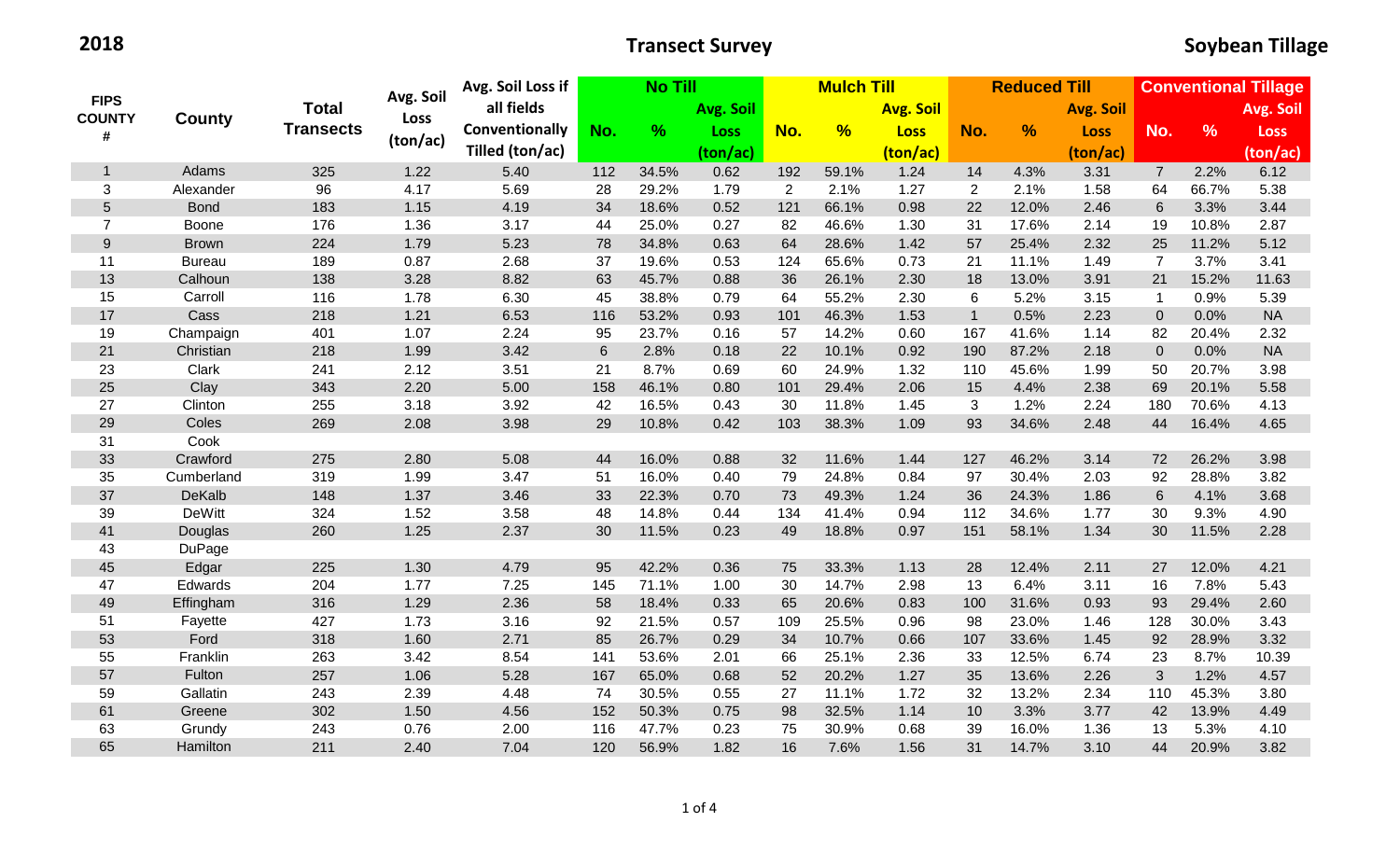**2018 CONFIGURER SURFER SURFER SURFER SURFER SURFER SURFER SURFER SURFER SURFER SURFER SURFER SURFER SURFER SURFER SURFER SURFER SURFER SURFER SURFER SURFER SURFER SURFER SURFER SURFER SURFER SURFER SURFER SURFER SURFER** 

|                    |                  | <b>Total</b>     | Avg. Soil | Avg. Soil Loss if | <b>No Till</b> |       |           |             | <b>Mulch Till</b> |             |                  | <b>Reduced Till</b> |                  | <b>Conventional Tillage</b> |       |             |  |
|--------------------|------------------|------------------|-----------|-------------------|----------------|-------|-----------|-------------|-------------------|-------------|------------------|---------------------|------------------|-----------------------------|-------|-------------|--|
| <b>FIPS</b>        |                  |                  |           | all fields        |                |       | Avg. Soil |             | <b>Avg. Soil</b>  |             |                  |                     | <b>Avg. Soil</b> |                             |       | Avg. Soil   |  |
| <b>COUNTY</b><br># | County           | <b>Transects</b> | Loss      | Conventionally    | No.            | $\%$  | Loss      | No.         | %                 | <b>Loss</b> | No.              | %                   | <b>Loss</b>      | No.                         | %     | <b>Loss</b> |  |
|                    |                  |                  | (ton/ac)  | Tilled (ton/ac)   |                |       | (ton/ac)  |             |                   | (ton/ac)    |                  |                     | (ton/ac)         |                             |       | (ton/ac)    |  |
| 67                 | Hancock          | 244              | 1.02      | 4.32              | 127            | 52.0% | 0.71      | 67          | 27.5%             | 1.07        | 40               | 16.4%               | 1.78             | 10                          | 4.1%  | 1.49        |  |
| 69                 | Hardin           | 24               | 11.81     | 14.25             | $\mathbf{3}$   | 12.5% | 1.26      | $\mathbf 0$ | 0.0%              | <b>NA</b>   | $5\phantom{.}$   | 20.8%               | 8.09             | 16                          | 66.7% | 14.95       |  |
| 71                 | Henderson        | 209              | 1.63      | 6.10              | 84             | 40.2% | 1.05      | 100         | 47.8%             | 1.98        | 24               | 11.5%               | 2.01             | $\mathbf 1$                 | 0.5%  | 7.46        |  |
| 73                 | Henry            | 269              | 1.20      | 6.86              | 102            | 37.9% | 0.89      | 139         | 51.7%             | 1.18        | 24               | 8.9%                | 2.38             | 3                           | 1.1%  | 2.20        |  |
| 75                 | Iroquois         | 210              | 0.51      | 1.66              | 64             | 30.5% | 0.15      | 109         | 51.9%             | 0.38        | 27               | 12.9%               | 0.91             | 10                          | 4.8%  | 3.20        |  |
| 77                 | Jackson          | 206              | 4.17      | 7.56              | 73             | 35.4% | 2.87      | 15          | 7.3%              | 1.86        | 14               | 6.8%                | 5.95             | 104                         | 50.5% | 5.17        |  |
| 79                 | Jasper           | 282              | 1.24      | 2.57              | 71             | 25.2% | 0.41      | 62          | 22.0%             | 1.06        | 83               | 29.4%               | 1.21             | 66                          | 23.4% | 2.33        |  |
| 81                 | Jefferson        | 271              | 4.33      | 10.34             | 141            | 52.0% | 2.83      | 47          | 17.3%             | 3.20        | 53               | 19.6%               | 6.28             | 30                          | 11.1% | 9.75        |  |
| 83                 | Jersey           | 202              | 2.03      | 8.67              | 105            | 52.0% | 0.78      | 66          | 32.7%             | 2.73        | 25               | 12.4%               | 4.45             | 6                           | 3.0%  | 6.10        |  |
| 85                 | <b>JoDaviess</b> | 115              | 2.63      | 10.20             | 52             | 45.2% | 1.21      | 53          | 46.1%             | 2.86        | $\,6\,$          | 5.2%                | 9.17             | $\overline{4}$              | 3.5%  | 8.32        |  |
| 87                 | Johnson          | 64               | 5.49      | 16.34             | 46             | 71.9% | 3.00      | $\,6\,$     | 9.4%              | 4.35        | $\boldsymbol{9}$ | 14.1%               | 12.12            | 3                           | 4.7%  | 26.06       |  |
| 89                 | Kane             | 141              | 1.18      | 2.71              | 33             | 23.4% | 0.54      | 67          | 47.5%             | 0.86        | 26               | 18.4%               | 1.80             | 15                          | 10.6% | 2.99        |  |
| 91                 | Kankakee         | 204              | 0.40      | 1.18              | 82             | 40.2% | 0.27      | 66          | 32.4%             | 0.37        | 44               | 21.6%               | 0.49             | 12                          | 5.9%  | 1.17        |  |
| 93                 | Kendall          | 200              | 0.65      | 1.75              | 72             | 36.0% | 0.19      | 66          | 33.0%             | 0.53        | 57               | 28.5%               | 1.18             | $5\overline{)}$             | 2.5%  | 2.99        |  |
| 95                 | Knox             | 192              | 1.16      | 5.19              | 149            | 77.6% | 0.82      | 37          | 19.3%             | 2.02        | 6                | 3.1%                | 4.25             | $\mathbf 0$                 | 0.0%  | <b>NA</b>   |  |
| $97\,$             | Lake             |                  |           |                   |                |       |           |             |                   |             |                  |                     |                  |                             |       |             |  |
| 99                 | LaSalle          | 211              | 1.08      | 2.36              | 75             | 35.5% | 0.30      | 62          | 29.4%             | 0.69        | 23               | 10.9%               | 1.45             | 51                          | 24.2% | 2.53        |  |
| 101                | Lawrence         | 295              | 1.38      | 4.28              | 131            | 44.4% | 0.83      | 63          | 21.4%             | 1.25        | 63               | 21.4%               | 2.17             | 38                          | 12.9% | 2.14        |  |
| 103                | Lee              | 166              | 0.78      | 2.64              | 38             | 22.9% | 0.42      | 102         | 61.4%             | 0.67        | 20               | 12.0%               | 1.26             | 6                           | 3.6%  | 3.28        |  |
| 105                | Livingston       | 290              | 0.90      | 2.59              | 47             | 16.2% | 0.42      | 181         | 62.4%             | 0.67        | 38               | 13.1%               | 1.29             | 24                          | 8.3%  | 3.00        |  |
| 107                | Logan            | 261              | 0.86      | 3.73              | 79             | 30.3% | 0.50      | 152         | 58.2%             | 0.92        | 29               | 11.1%               | 1.55             | $\mathbf{1}$                | 0.4%  | 1.64        |  |
| 109                | McDonough        | 223              | 1.80      | 7.40              | 126            | 56.5% | 0.80      | 65          | 29.1%             | 2.05        | 26               | 11.7%               | 4.65             | 6                           | 2.7%  | 7.96        |  |
| 111                | McHenry          | 142              | 1.59      | 5.69              | 40             | 28.2% | 0.79      | 85          | 59.9%             | 1.30        | $\mathbf 0$      | 0.0%                | <b>NA</b>        | 17                          | 12.0% | 4.95        |  |
| 113                | McLean           | 375              | 1.22      | 6.13              | 139            | 37.1% | 0.54      | 211         | 56.3%             | 1.38        | 20               | 5.3%                | 3.21             | $5\phantom{.0}$             | 1.3%  | 5.71        |  |
| 115                | Macon            | 258              | 1.38      | 3.35              | 44             | 17.1% | 0.38      | 118         | 45.7%             | 0.84        | 73               | 28.3%               | 1.94             | 23                          | 8.9%  | 4.27        |  |
| 117                | Macoupin         | 334              | 1.14      | 2.92              | 78             | 23.4% | 0.37      | 136         | 40.7%             | 0.77        | 82               | 24.6%               | 1.38             | 38                          | 11.4% | 3.47        |  |
| 119                | Madison          | 167              | 2.42      | 4.61              | 4              | 2.4%  | 0.25      | 75          | 44.9%             | 0.97        | 57               | 34.1%               | 2.31             | 31                          | 18.6% | 6.42        |  |
| 121                | Marion           | 244              | 1.47      | 3.48              | 84             | 34.4% | 0.58      | 68          | 27.9%             | 0.80        | 37               | 15.2%               | 1.74             | 55                          | 22.5% | 3.49        |  |
| 123                | Marshall         | 188              | 0.78      | 3.46              | 62             | 33.0% | 0.37      | 81          | 43.1%             | 0.79        | 44               | 23.4%               | 1.32             | $\mathbf{1}$                | 0.5%  | 1.42        |  |
| 125                | Mason            | 230              | 1.01      | 3.82              | 99             | 43.0% | 0.69      | 81          | 35.2%             | 1.13        | 50               | 21.7%               | 1.44             | $\overline{0}$              | 0.0%  | <b>NA</b>   |  |
| 127                | Massac           | 173              | 1.35      | 8.72              | 147            | 85.0% | 1.09      | 10          | 5.8%              | 2.20        | $\overline{2}$   | 1.2%                | 3.43             | 14                          | 8.1%  | 3.18        |  |
| 129                | Menard           | 228              | 1.50      | 6.38              | 108            | 47.4% | 0.86      | 73          | 32.0%             | 1.54        | 43               | 18.9%               | 2.86             | $\overline{4}$              | 1.8%  | 3.34        |  |
| 131                | Mercer           | 194              | 1.27      | 5.64              | 117            | 60.3% | 0.75      | 63          | 32.5%             | 1.95        | 12               | 6.2%                | 2.40             | $\overline{2}$              | 1.0%  | 3.20        |  |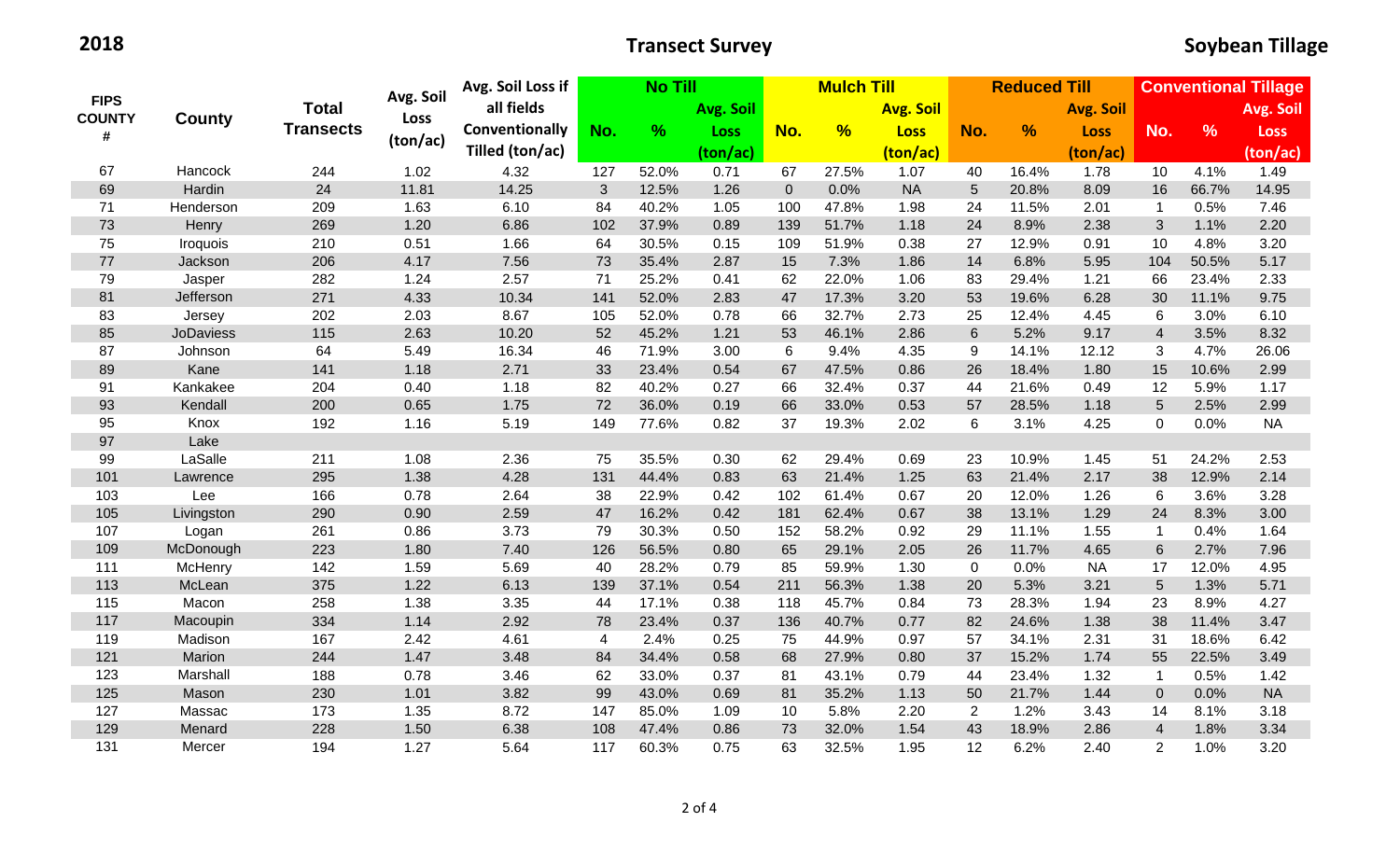| <b>FIPS</b><br><b>COUNTY</b> |                 | <b>Total</b>     |           | Avg. Soil Loss if | <b>No Till</b> |               |             |     | <b>Mulch Till</b> |                  |                | <b>Reduced Till</b> |                  | <b>Conventional Tillage</b> |               |             |
|------------------------------|-----------------|------------------|-----------|-------------------|----------------|---------------|-------------|-----|-------------------|------------------|----------------|---------------------|------------------|-----------------------------|---------------|-------------|
|                              |                 |                  | Avg. Soil | all fields        |                |               | Avg. Soil   |     |                   | <b>Avg. Soil</b> |                |                     | <b>Avg. Soil</b> |                             |               | Avg. Soil   |
| #                            | <b>County</b>   | <b>Transects</b> | Loss      | Conventionally    | No.            | $\frac{9}{6}$ | <b>Loss</b> | No. | $\frac{9}{6}$     | <b>Loss</b>      | No.            | $\frac{9}{6}$       | <b>Loss</b>      | No.                         | $\frac{9}{6}$ | <b>Loss</b> |
|                              |                 |                  | (ton/ac)  | Tilled (ton/ac)   |                |               | (ton/ac)    |     |                   | (ton/ac)         |                |                     | (ton/ac)         |                             |               | (ton/ac)    |
| 133                          | Monroe          | 172              | 4.95      | 13.62             | 35             | 20.3%         | 2.42        | 83  | 48.3%             | 4.06             | 34             | 19.8%               | 7.24             | 20                          | 11.6%         | 9.18        |
| 135                          | Montgomery      | 188              | 1.38      | 3.23              | 40             | 21.3%         | 0.37        | 71  | 37.8%             | 0.84             | 57             | 30.3%               | 1.64             | 20                          | 10.6%         | 4.56        |
| 137                          | Morgan          | 373              | 1.75      | 5.89              | 125            | 33.5%         | 0.60        | 129 | 34.6%             | 1.32             | 106            | 28.4%               | 3.18             | 13                          | 3.5%          | 5.43        |
| 139                          | Moultrie        | 232              | 1.27      | 2.32              | 13             | 5.6%          | 0.22        | 51  | 22.0%             | 1.01             | 165            | 71.1%               | 1.41             | 3                           | 1.3%          | 2.61        |
| 141                          | Ogle            | 178              | 1.60      | 4.41              | 51             | 28.7%         | 0.54        | 70  | 39.3%             | 1.64             | 47             | 26.4%               | 2.28             | 10                          | 5.6%          | 3.44        |
| 143                          | Peoria          | 230              | 0.67      | 3.79              | 148            | 64.3%         | 0.40        | 66  | 28.7%             | 0.88             | 13             | 5.7%                | 2.09             | 3                           | 1.3%          | 3.55        |
| 145                          | Perry           | 253              | 3.33      | 9.40              | 166            | 65.6%         | 2.37        | 43  | 17.0%             | 3.82             | 24             | 9.5%                | 3.79             | 20                          | 7.9%          | 9.65        |
| 147                          | Piatt           | 328              | 1.11      | 3.15              | 45             | 13.7%         | 0.32        | 227 | 69.2%             | 0.87             | 42             | 12.8%               | 1.96             | 14                          | 4.3%          | 4.94        |
| 149                          | Pike            | 174              | 1.57      | 6.26              | 67             | 38.5%         | 0.91        | 70  | 40.2%             | 1.23             | 26             | 14.9%               | 3.28             | 11                          | 6.3%          | 3.78        |
| 151                          | Pope            | 63               | 3.37      | 8.89              | 29             | 46.0%         | 1.11        | 4   | 6.3%              | 5.55             | 13             | 20.6%               | 4.53             | 17                          | 27.0%         | 5.84        |
| 153                          | Pulaski         | 121              | 6.56      | 16.06             | 86             | 71.1%         | 3.72        | 3   | 2.5%              | 1.09             | $\overline{1}$ | 0.8%                | 2.67             | 31                          | 25.6%         | 15.09       |
| 155                          | Putnam          | 79               | 1.03      | 3.63              | 23             | 29.1%         | 0.56        | 45  | 57.0%             | 1.23             | 11             | 13.9%               | 1.23             | 0                           | 0.0%          | <b>NA</b>   |
| 157                          | Randolph        | 258              | 3.22      | 9.68              | 216            | 83.7%         | 2.93        | 17  | 6.6%              | 3.00             | 17             | 6.6%                | 5.55             | 8                           | 3.1%          | 6.60        |
| 159                          | Richland        | 257              | 1.84      | 4.79              | 113            | 44.0%         | 0.65        | 77  | 30.0%             | 1.57             | 26             | 10.1%               | 2.21             | 41                          | 16.0%         | 5.42        |
| 161                          | Rock Island     | 165              | 2.12      | 8.86              | 118            | 71.5%         | 1.54        | 39  | 23.6%             | 2.62             | $6\phantom{1}$ | 3.6%                | 4.11             | $\overline{2}$              | 1.2%          | 20.14       |
| 163                          | St Clair        | 143              | 1.06      | 3.99              | 40             | 28.0%         | 0.48        | 77  | 53.8%             | 0.89             | 20             | 14.0%               | 1.88             | 6                           | 4.2%          | 4.34        |
| 165                          | Saline          | 249              | 2.95      | 6.70              | 157            | 63.1%         | 1.88        | 26  | 10.4%             | 1.85             | 32             | 12.9%               | 6.04             | 34                          | 13.7%         | 5.82        |
| 167                          | Sangamon        | 235              | 2.28      | 4.42              | 37             | 15.7%         | 0.65        | 85  | 36.2%             | 1.04             | 52             | 22.1%               | 2.49             | 61                          | 26.0%         | 4.81        |
| 169                          | Schuyler        | 313              | 1.95      | 6.89              | 133            | 42.5%         | 0.91        | 119 | 38.0%             | 1.65             | 33             | 10.5%               | 3.74             | 27                          | 8.6%          | 6.26        |
| 171                          | Scott           | 192              | 1.05      | 5.23              | 116            | 60.4%         | 0.56        | 51  | 26.6%             | 1.70             | 24             | 12.5%               | 1.90             | $\mathbf{1}$                | 0.5%          | 5.25        |
| 173                          | Shelby          | 409              | 2.33      | 4.67              | 22             | 5.4%          | 0.63        | 158 | 38.6%             | 1.56             | 199            | 48.7%               | 2.84             | 30                          | 7.3%          | 4.28        |
| 175                          | <b>Stark</b>    | 270              | 1.12      | 4.20              | 125            | 46.3%         | 0.56        | 123 | 45.6%             | 1.44             | 22             | 8.1%                | 2.49             | 0                           | 0.0%          | <b>NA</b>   |
| 177                          | Stephenson      | 193              | 1.47      | 5.79              | 107            | 55.4%         | 0.71        | 69  | 35.8%             | 1.90             | 12             | 6.2%                | 3.98             | $5\overline{)}$             | 2.6%          | 5.99        |
| 179                          | <b>Tazewell</b> | 225              | 1.33      | 4.22              | 74             | 32.9%         | 0.91        | 94  | 41.8%             | 1.08             | 52             | 23.1%               | 2.23             | 5                           | 2.2%          | 3.00        |
| 181                          | Union           | 84               | 6.25      | 17.95             | 51             | 60.7%         | 2.73        | 12  | 14.3%             | 8.32             | $\mathbf{3}$   | 3.6%                | 6.34             | 18                          | 21.4%         | 14.83       |
| 183                          | Vermilion       | 219              | 1.38      | 2.83              | 9              | 4.1%          | 0.32        | 89  | 40.6%             | 0.72             | 87             | 39.7%               | 1.59             | 34                          | 15.5%         | 2.87        |
| 185                          | Wabash          | 243              | 2.13      | 6.07              | 92             | 37.9%         | 0.87        | 103 | 42.4%             | 1.54             | 21             | 8.6%                | 2.32             | 27                          | 11.1%         | 8.57        |
| 187                          | Warren          | 209              | 0.86      | 4.30              | 90             | 43.1%         | 0.78        | 101 | 48.3%             | 0.79             | 15             | 7.2%                | 0.90             | 3                           | 1.4%          | 1.92        |
| 189                          | Washington      | 223              | 2.36      | 4.96              | 59             | 26.5%         | 0.86        | 59  | 26.5%             | 1.29             | 36             | 16.1%               | 2.71             | 69                          | 30.9%         | 4.38        |
| 191                          | Wayne           | 216              | 2.17      | 5.37              | 123            | 56.9%         | 1.06        | 41  | 19.0%             | 2.03             | 9              | 4.2%                | 2.34             | 43                          | 19.9%         | 5.46        |
| 193                          | White           | 277              | 1.76      | 6.25              | 184            | 66.4%         | 1.24        | 34  | 12.3%             | 2.16             | 28             | 10.1%               | 2.57             | 31                          | 11.2%         | 3.69        |
| 195                          | Whiteside       | 123              | 1.18      | 4.05              | 47             | 38.2%         | 0.56        | 45  | 36.6%             | 1.41             | 26             | 21.1%               | 1.71             | 5                           | 4.1%          | 2.14        |
| 197                          | Will            | 193              | 0.60      | 2.07              | 58             | 30.1%         | 0.31        | 102 | 52.8%             | 0.55             | 30             | 15.5%               | 1.16             | 3                           | 1.6%          | 2.39        |